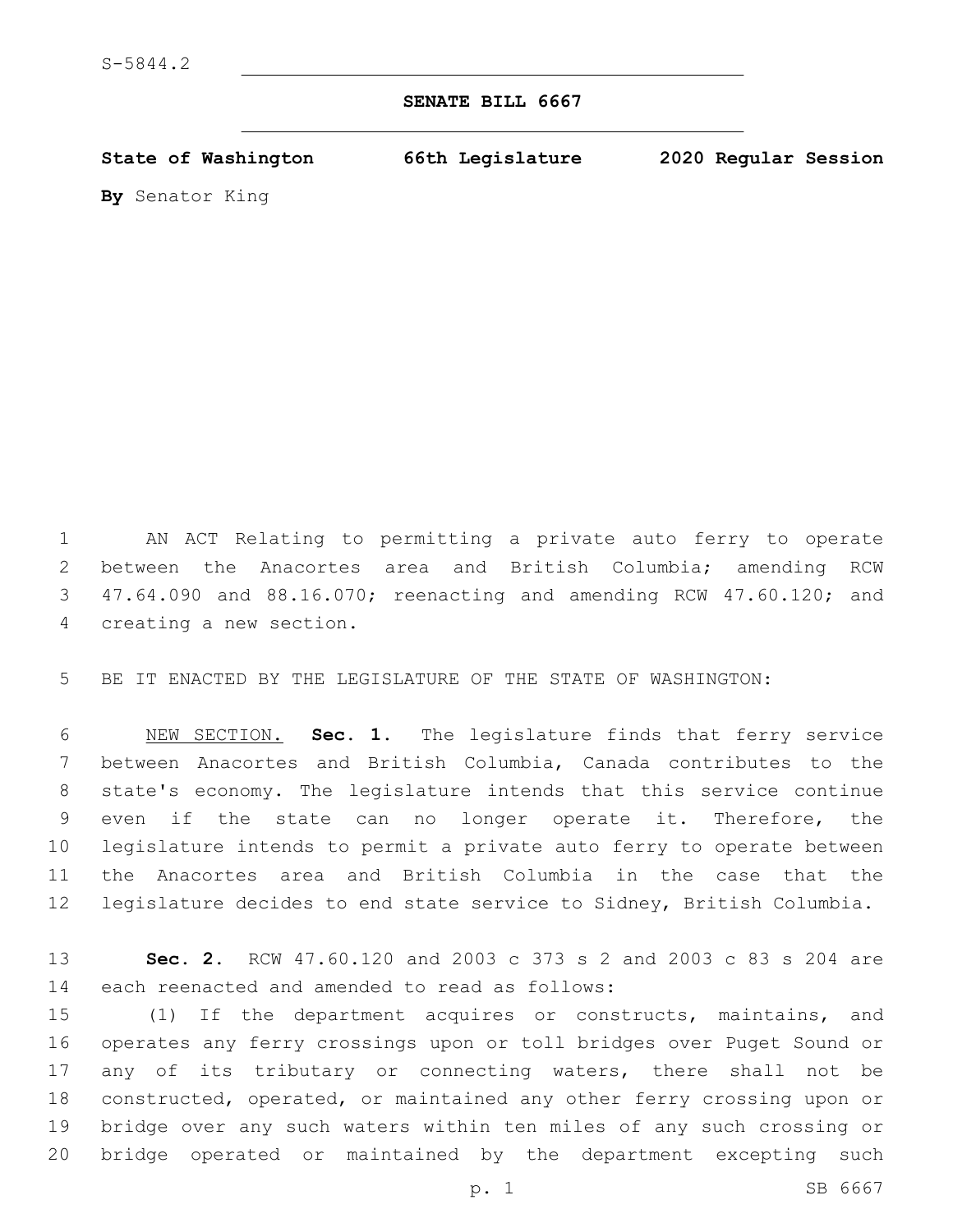bridges or ferry crossings in existence, and being operated and maintained under a lawfully issued franchise at the time of the location of the ferry crossing or construction of the toll bridge by 4 the department.

 (2) The ten-mile distance in subsection (1) of this section means ten statute miles measured by airline distance. The ten-mile restriction shall be applied by comparing the two end points (termini) of a state ferry crossing to those of a private ferry 9 crossing.

 (3) The Washington utilities and transportation commission may, upon written petition of a commercial ferry operator certificated or applying for certification under chapter 81.84 RCW, and upon notice and hearing, grant a waiver from the ten-mile restriction. The waiver must not be detrimental to the public interest. In making a decision to waive the ten-mile restriction, the commission shall consider, but is not limited to, the impact of the waiver on transportation congestion mitigation, air quality improvement, and the overall impact on the Washington state ferry system. The commission shall act upon a request for a waiver within ninety days after the conclusion of the hearing. A waiver is effective for a period of five years from the date of issuance. At the end of five years the waiver becomes permanent unless appealed within thirty days by the commission on its own motion, the department, or an interested party.

 (4) The department shall not maintain and operate any ferry crossing or toll bridge over Puget Sound or any of its tributary or connecting waters that would infringe upon any franchise lawfully issued by the state and in existence and being exercised at the time of the location of the ferry crossing or toll bridge by the department, without first acquiring the rights granted to such 30 franchise holder under the franchise.

31 (5) This section does not apply to  $(\theta)$ :

 (a) The operation of passenger-only ferry service by public transportation benefit areas meeting the requirements of RCW 36.57A.200 ((or to the));

 (b) The operation of passenger-only ferry service by ferry districts; or

 (c) The operation of direct international ferry services between the state of Washington and British Columbia, Canada.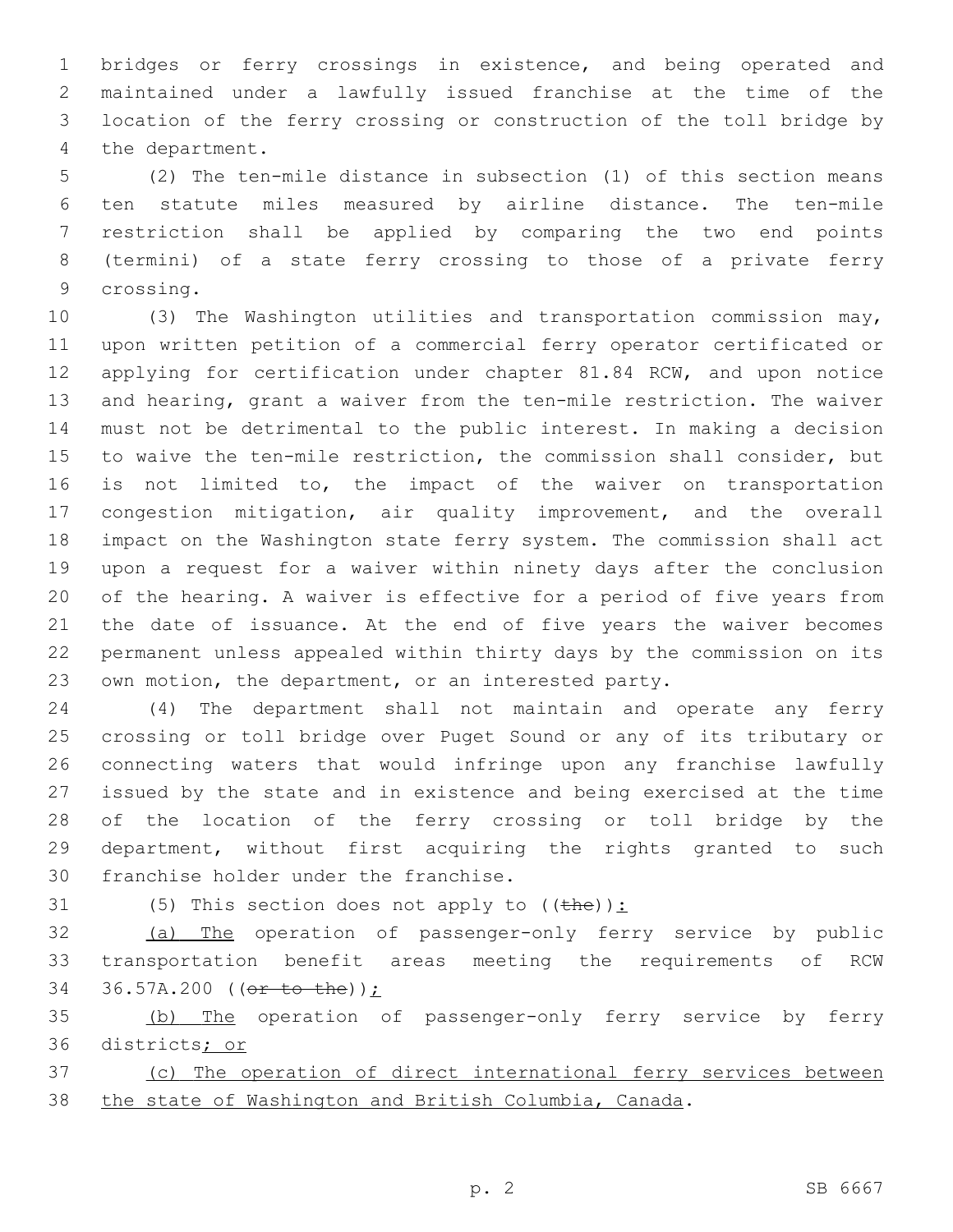**Sec. 3.** RCW 47.64.090 and 2019 c 230 s 19 are each amended to 2 read as follows:

 (1) Except as provided in RCW 47.60.656 and subsections (2) and (4) of this section, or as provided in RCW 36.54.130 and subsection (3) of this section, if any party assumes the operation and maintenance of any ferry or ferry system by rent, lease, or charter from the department of transportation, such party shall assume and be bound by all the provisions herein and any agreement or contract for such operation of any ferry or ferry system entered into by the department shall provide that the wages to be paid, hours of employment, working conditions, and seniority rights of employees will be established by the commission in accordance with the terms and provisions of this chapter and it shall further provide that all 14 labor disputes shall be adjudicated in accordance with this chapter 15 ((47.64 RCW)).

 (2) If a public transportation benefit area meeting the requirements of RCW 36.57A.200 has voter approval to operate passenger-only ferry service, it may enter into an agreement with Washington State Ferries to rent, lease, or purchase passenger-only vessels, related equipment, or terminal space for purposes of loading 21 and unloading the passenger-only ferry. Charges for the vessels, equipment, and space must be fair market value taking into account the public benefit derived from the ferry service. A benefit area or subcontractor of that benefit area that qualifies under this subsection is not subject to the restrictions of subsection (1) of 26 this section, but is subject to:

 (a) The terms of those collective bargaining agreements that it or its subcontractors negotiate with the exclusive bargaining representatives of its or its subcontractors' employees under chapter 41.56 RCW or the National Labor Relations Act, as applicable;

 (b) Unless otherwise prohibited by federal or state law, a requirement that the benefit area and any contract with its subcontractors, give preferential hiring to former employees of the department of transportation who separated from employment with the department because of termination of the ferry service by the state 36 of Washington; and

 (c) Unless otherwise prohibited by federal or state law, a requirement that the benefit area and any contract with its subcontractors, on any questions concerning representation of employees for collective bargaining purposes, may be determined by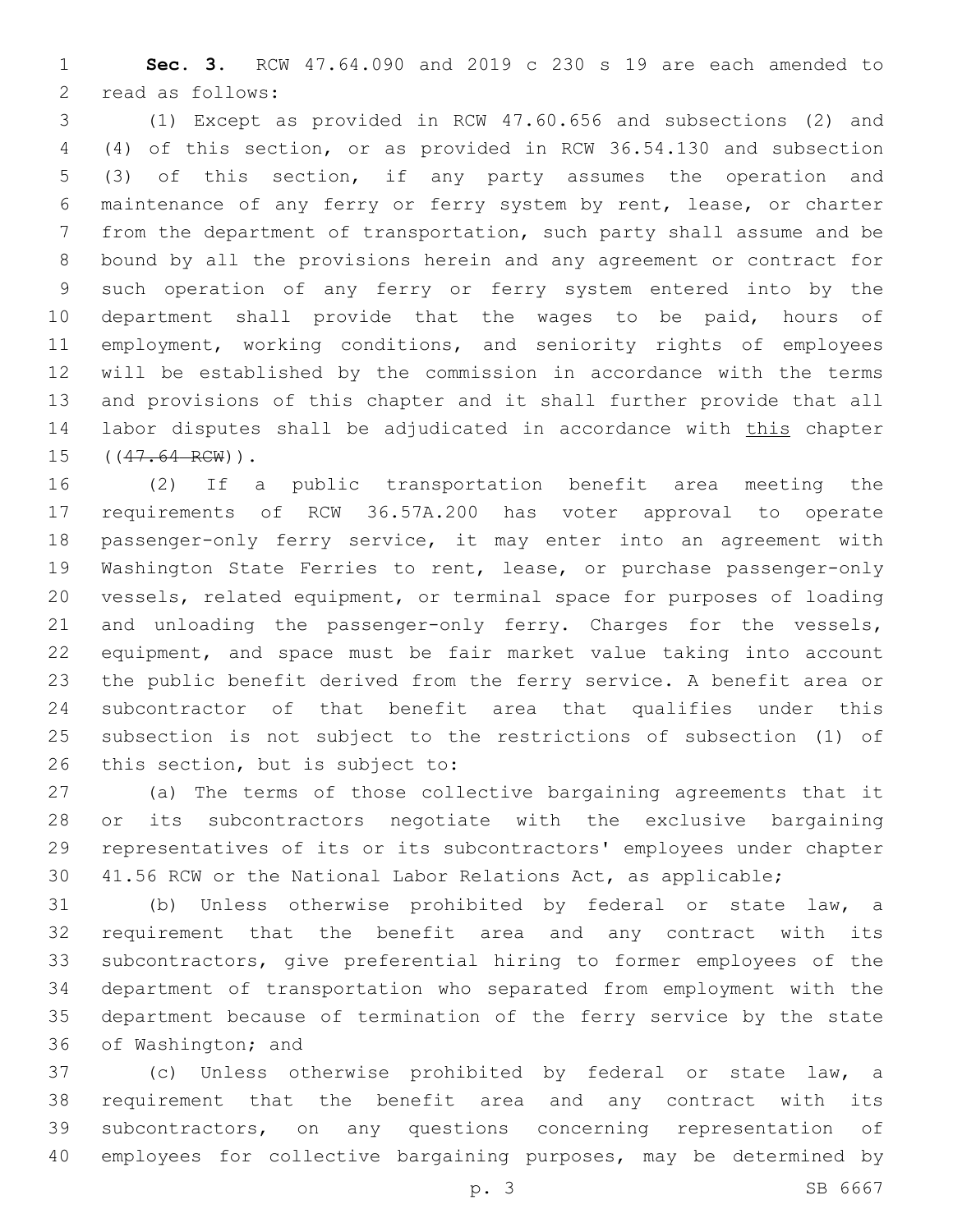conducting a cross-check comparing an employee organization's membership records or bargaining authorization cards against the employment records of the employer. A determination through a cross- check process may be made upon a showing of interest submitted in support of the exclusive bargaining representative by more than fifty 6 percent of the employees.

 (3) If a ferry district is formed under RCW 36.54.110 to operate passenger-only ferry service, it may enter into an agreement with Washington State Ferries to rent, lease, or purchase vessels, related equipment, or terminal space for purposes of loading and unloading 11 the ferry. Charges for the vessels, equipment, and space must be fair market value taking into account the public benefit derived from the ferry service. A ferry district or subcontractor of that district that qualifies under this subsection is not subject to the restrictions of subsection (1) of this section, but is subject to:

 (a) The terms of those collective bargaining agreements that it or its subcontractors negotiate with the exclusive bargaining representatives of its or its subcontractors' employees under chapter 41.56 RCW or the national labor relations act, as applicable;

 (b) Unless otherwise prohibited by federal or state law, a requirement that the ferry district and any contract with its subcontractors, give preferential hiring to former employees of the department of transportation who separated from employment with the department because of termination of the ferry service by the state 25 of Washington; and

 (c) Unless otherwise prohibited by federal or state law, a requirement that the ferry district and any contract with its subcontractors, on any questions concerning representation of employees for collective bargaining purposes, may be determined by conducting a cross-check comparing an employee organization's membership records or bargaining authorization cards against the 32 employment records of the employer.

 (4) The department of transportation shall make its terminal, dock, and pier space available to private operators of passenger-only 35 ferries or to private operators of direct international ferry services between the state of Washington and British Columbia, Canada if the space can be made available without limiting the operation of car ferries operated by the department. These private operators are not bound by the provisions of subsection (1) of this section. Charges for the equipment and space must be fair market value taking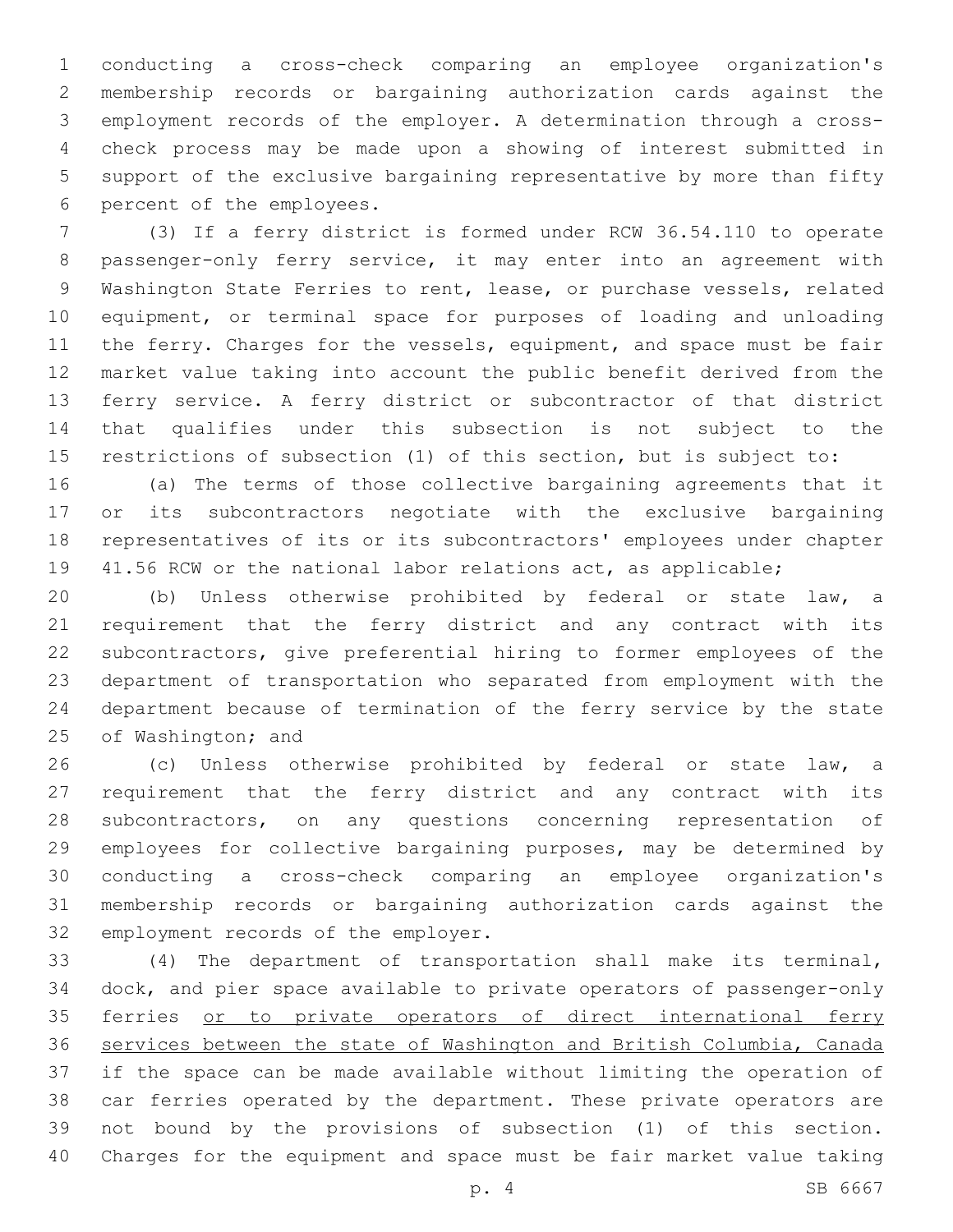into account the public benefit derived from the passenger-only ferry service or the direct international ferry services.

 **Sec. 4.** RCW 88.16.070 and 2018 c 107 s 4 are each amended to 4 read as follows:

 Every vessel not exempt under this section that operates in the waters of the Puget Sound pilotage district or Grays Harbor pilotage district is subject to compulsory pilotage under this chapter.

 (1) A United States vessel on a voyage in which it is operating exclusively on its coastwise endorsement, its fishery endorsement (including catching and processing its own catch outside United States waters and economic zone for delivery in the United States), and/or its recreational (or pleasure) endorsement, and all United States and Canadian vessels engaged exclusively in the coasting trade on the west coast of the continental United States (including Alaska) and/or British Columbia shall be exempt from the provisions of this chapter unless a pilot licensed under this chapter be actually employed, in which case the pilotage rates provided for in this chapter or established under RCW 81.116.010 through 81.116.060 shall 19 apply.

 (2) The board may, upon the written petition of any interested party, and upon notice and opportunity for hearing, grant an exemption from the provisions of this chapter to any vessel that the 23 board finds is (a) a small passenger vessel or commercial ferry that 24 is not more than ((one)) five thousand three hundred gross tons 25 (international), does not exceed  $((\text{two}))$  three hundred feet in overall length, is manned by United States-licensed deck and engine officers appropriate to the size of the vessel with merchant mariner credentials issued by the United States coast guard or Canadian deck and engine officers with Canadian-issued certificates of competency appropriate to the size of the vessel, and is operated exclusively in the waters of the Puget Sound pilotage district and lower British Columbia, or (b) a yacht that is not more than one thousand three hundred gross tons (international) and does not exceed two hundred feet in overall length. Such an exemption shall not be detrimental to the public interest in regard to safe operation preventing loss of human lives, loss of property, and protecting the marine environment of the state of Washington. Such petition shall set out the general description of the vessel, the contemplated use of same, the proposed area of operation, and the name and address of the vessel's owner.

p. 5 SB 6667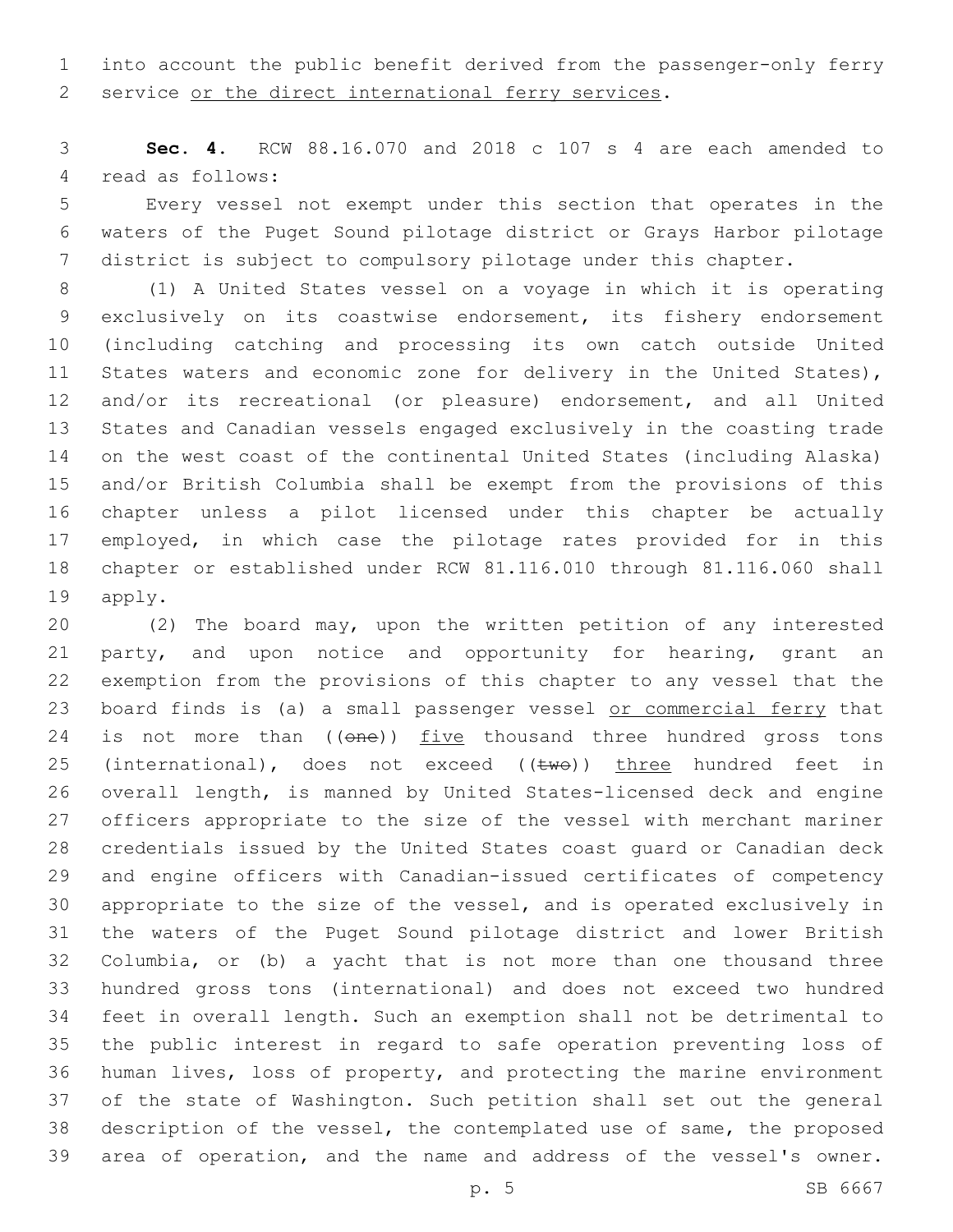The board shall annually, or at any other time when in the public interest, review any exemptions granted to this specified class of small vessels to insure that each exempted vessel remains in compliance with the original exemption. The board shall have the authority to revoke such exemption where there is not continued compliance with the requirements for exemption. The board shall maintain a file which shall include all petitions for exemption, a roster of vessels granted exemption, and the board's written decisions which shall set forth the findings for grants of exemption. Each applicant for exemption or annual renewal shall pay a fee, payable to the pilotage account. Fees for initial applications and for renewals shall be established by rule, and shall not exceed one thousand five hundred dollars. The board shall report annually to the 14 legislature on such exemptions.

 (3) Every vessel not exempt under subsection (1) or (2) of this section shall, while navigating the Puget Sound and Grays Harbor pilotage districts, employ a pilot licensed under the provisions of this chapter and shall be liable for and pay pilotage rates in accordance with the pilotage rates herein established or which may hereafter be established under the provisions of this chapter or under RCW 81.116.010 through 81.116.060: PROVIDED, That any vessel inbound to or outbound from Canadian ports is exempt from the provisions of this section, if said vessel actually employs a pilot licensed by the Pacific pilotage authority (the pilot licensing 25 authority for the western district of Canada), and if it is communicating with the vessel traffic system and has appropriate navigational charts, and if said vessel uses only those waters east of the international boundary line which are west of a line which begins at the southwestern edge of Point Roberts then to Alden Point (Patos Island), then to Skipjack Island light, then to Turn Point (Stuart Island), then to Kellet Bluff (Henry Island), then to Lime Kiln (San Juan Island) then to the intersection of one hundred twenty-three degrees seven minutes west longitude and forty-eight degrees twenty-five minutes north latitude then to the international boundary. The board shall correspond with the Pacific pilotage authority from time to time to ensure the provisions of this section are enforced. If any exempted vessel does not comply with these provisions it shall be deemed to be in violation of this section and subject to the penalties provided in RCW 88.16.150 as now or hereafter amended and liable to pilotage fees as determined by the